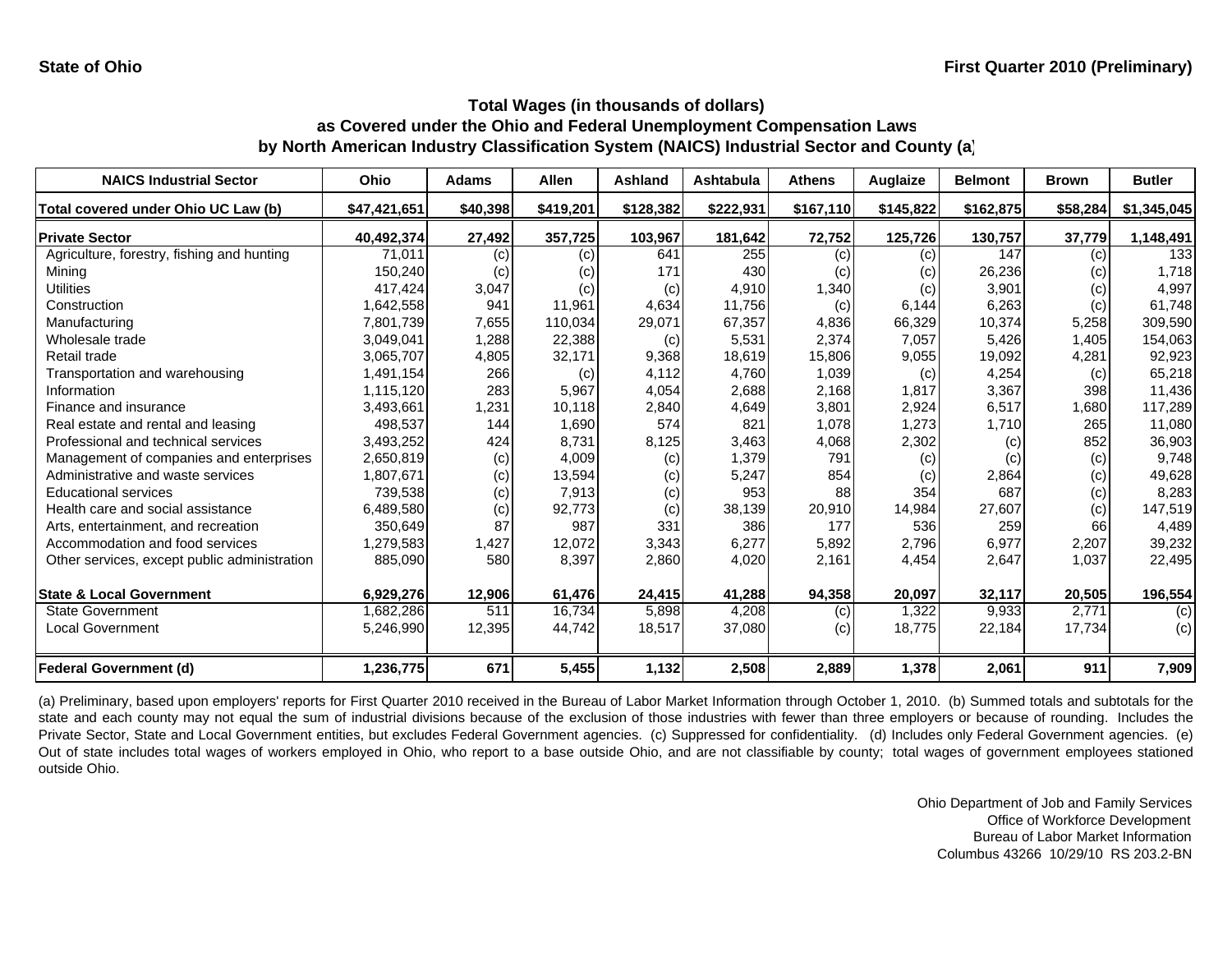| <b>NAICS Industrial Sector</b>               | Carroll  | Champaign | <b>Clark</b> | <b>Clermont</b> | <b>Clinton</b> | Columbiana | <b>Coshocton</b> | Crawford | Cuyahoga    | <b>Darke</b> |
|----------------------------------------------|----------|-----------|--------------|-----------------|----------------|------------|------------------|----------|-------------|--------------|
| Total covered under Ohio UC Law (b)          | \$35,351 | \$72,253  | \$355,519    | \$465,327       | \$144,999      | \$193,888  | \$87,593         | \$93,036 | \$7,484,424 | \$125,169    |
| <b>Private Sector</b>                        | 28,051   | 55,278    | 298,293      | 393,627         | 116,002        | 156,995    | 75,194           | 75,776   | 6,549,896   | 107,389      |
| Agriculture, forestry, fishing and hunting   | 86       | (c)       | 2,531        | (c)             | 103            | 477        | 345              | (c)      | 1.088       | (c)          |
| Mining                                       | 941      | (c)       | 410          | (c)             | 117            | 2,044      | 2,833            | (c)      | 4,597       | (c)          |
| Utilities                                    | 682      | (c)       | (c)          | 13,470          | (c)            | 2,432      | 7,976            | 477      | 30,121      | 762          |
| Construction                                 | 1,098    | 1,421     | 9,066        | 19,093          | 1,650          | 5,655      | 1,385            | 2,110    | 208,783     | 5,398        |
| Manufacturing                                | 10,755   | 26,662    | 65,448       | 57,573          | 33,470         | 44,341     | 31,270           | 27,717   | 905,267     | 36,117       |
| Wholesale trade                              | 566      | 2,458     | (c)          | 38,740          | (c)            | 8,357      | 1,164            | 4,754    | 551,259     | 7,643        |
| Retail trade                                 | 4,378    | 5,184     | 27,952       | 51,759          | 8,315          | 19,660     | 5,558            | 6,643    | 354,523     | 9,200        |
| Transportation and warehousing               | 1,954    | (c)       | 21,699       | 17,693          | 32,633         | 7,740      | 1,938            | 1,093    | 190,104     | 8,648        |
| Information                                  | 332      | 881       | 2,726        | 20,864          | 2,886          | 1,336      | 561              | 404      | 194,746     | 824          |
| Finance and insurance                        | 462      | 1,835     | 21,191       | 55,477          | 4,956          | 5,186      | 1,991            | 7,762    | 826,612     | 6,130        |
| Real estate and rental and leasing           | 166      | 381       | 2,841        | 5,822           | 1,035          | 861        | 357              | 354      | 131.735     | 640          |
| Professional and technical services          | 553      | 2,297     | 9,634        | 21,532          | 1,642          | 3,318      | (c)              | 2,627    | 665,252     | 6,422        |
| Management of companies and enterprises      | (c)      | (c)       | 12,213       | 5,625           | 2,082          | 1,257      | (c)              | (c)      | 388.706     | (c)          |
| Administrative and waste services            | (c)      | (c)       | 7,282        | 11,813          | 2,122          | 5,821      | 2,953            | (c)      | 295,356     | (c)          |
| <b>Educational services</b>                  | (c)      | (c)       | 7,366        | 2,911           | (c)            | 1,953      | 116              | (c)      | 183,592     | 233          |
| Health care and social assistance            | (c)      | (c)       | 61,819       | 40.415          | (c)            | 35,538     | 11,833           | (c)      | 1,201,369   | 15,585       |
| Arts, entertainment, and recreation          | 125      | 300       | 1,151        | 2.486           | 151            | 501        | 216              | 99       | 112,634     | 380          |
| Accommodation and food services              | 900      | 2,236     | 12,995       | 19,038          | 3,231          | 5,464      | 1.709            | 2,549    | 169,925     | 2,337        |
| Other services, except public administration | 861      | 898       | 12,476       | 9,112           | 1,515          | 5,053      | 1,471            | 1,549    | 134,227     | 1,803        |
| <b>State &amp; Local Government</b>          | 7,300    | 16,975    | 57,225       | 71,700          | 28,997         | 36,893     | 12,398           | 17,260   | 934,528     | 17,779       |
| <b>State Government</b>                      | 444      | 756       | 3.117        | 6,527           | 2,453          | 5,565      | 550              | 2,050    | 69,039      | 582          |
| <b>Local Government</b>                      | 6,856    | 16,219    | 54,108       | 65,173          | 26,544         | 31,328     | 11,848           | 15,210   | 865,489     | 17,197       |
| <b>Federal Government (d)</b>                | 490      | 798       | 9,632        | 4,169           | 2,054          | 8,245      | 1,049            | 958      | 261,355     | 1,189        |

(a) Preliminary, based upon employers' reports for First Quarter 2010 received in the Bureau of Labor Market Information through October 1, 2010. (b) Summed totals and subtotals for the state and each county may not equal the sum of industrial divisions because of the exclusion of those industries with fewer than three employers or because of rounding. Includes the Private Sector, State and Local Government entities, but excludes Federal Government agencies. (c) Suppressed for confidentiality. (d) Includes only Federal Government agencies. (e) Out of state includes total wages of workers employed in Ohio, who report to <sup>a</sup> base outside Ohio, and are not classifiable by county; total wages of government employees stationed outside Ohio.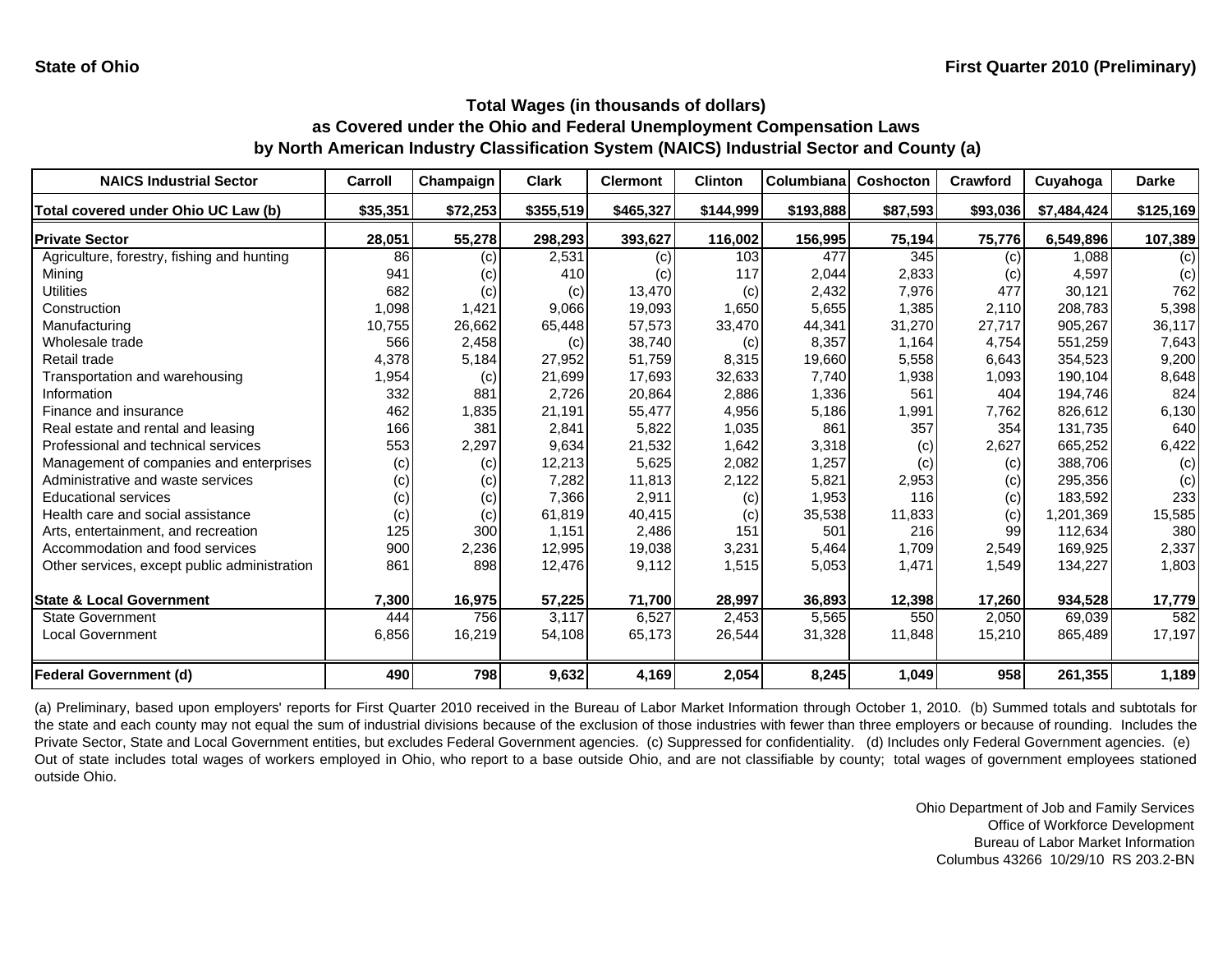| <b>NAICS Industrial Sector</b>               | <b>Defiance</b> | <b>Delaware</b> | Erie      | <b>Fairfield</b> | <b>Fayette</b> | <b>Franklin</b> | <b>Fulton</b> | Gallia   | Geauga    | Greene    |
|----------------------------------------------|-----------------|-----------------|-----------|------------------|----------------|-----------------|---------------|----------|-----------|-----------|
| Total covered under Ohio UC Law (b)          | \$125,748       | \$835,942       | \$268,764 | \$287,244        | \$74,421       | \$7,101,068     | \$128,132     | \$86,796 | \$261,990 | \$487,466 |
| <b>Private Sector</b>                        | 109,160         | 753,688         | 216,756   | 222,916          | 59,783         | 5,885,877       | 106,693       | 71,862   | 224,137   | 387,273   |
| Agriculture, forestry, fishing and hunting   | 305             | (c)             | (c)       | 268              | 234            | 2,263           | 1,324         | (c)      | (c)       | (c)       |
| Mining                                       |                 | (c)             | (c)       | 327              |                | 2,336           |               | (c)      | (c)       | (c)       |
| Utilities                                    | 22'             | 2,550           | (c)       | 2,812            | (c)            | 60,716          | (c)           | 13,922   | (c)       | (c)       |
| Construction                                 | 2,850           | 22,109          | 8,043     | 11,628           | 1,610          | 199,158         | 3,966         | 2,510    | 13,273    | 12,639    |
| Manufacturing                                | 48,150          | 71,313          | 67,872    | 46,440           | 16,343         | 455,377         | 56,013        | 5,323    | 79,310    | 37,040    |
| Wholesale trade                              | 3,979           | 33,679          | 14,728    | 9,154            | (c)            | 383,686         | 7,246         | 898      | 18,613    | 15,002    |
| Retail trade                                 | 11,775          | 56,101          | 20,867    | 30,559           | 10,250         | 431,993         | 7,195         | 6,939    | 23,570    | 45,897    |
| Transportation and warehousing               | 3,819           | 36,059          | (c)       | 4,571            | 9,088          | 357,603         | (c)           | 2,481    | (c)       | (c)       |
| Information                                  | 2,744           | 15,882          | 2,795     | 2,257            | 491            | 235,936         | 740           | 619      | 1,387     | 17,957    |
| Finance and insurance                        | 5,898           | 115,530         | 6,330     | 7,178            | 3,783          | 830,786         | 3,078         | 3,629    | 8,335     | 12,721    |
| Real estate and rental and leasing           | 325             | 7,972           | 1,223     | 2,377            | 488            | 96,373          | 530           | 353      | 1,801     | 2,919     |
| Professional and technical services          | 1,776           | 260,336         | 6,064     | 9,044            | (c)            | 682,308         | (c)           | (c)      | 10,718    | 132,249   |
| Management of companies and enterprises      | 1,820           | 6,632           | 1,336     | 3,403            | (c)            | 478,463         | (c)           | (c)      | 4,515     | 3,065     |
| Administrative and waste services            | 1,980           | 19,886          | 4,296     | 17,808           | 857            | 365,546         | 2,335         | 1,236    | 8,349     | 14,445    |
| <b>Educational services</b>                  | (c)             | 9,070           | 1,364     | 1,716            | (c)            | 107,977         | (c)           | (c)      | 4,110     | 13,180    |
| Health care and social assistance            | (c)             | 46,248          | 42,273    | 51,326           | (c)            | 786,457         | (c)           | (c)      | 29,525    | 41,134    |
| Arts, entertainment, and recreation          | 220             | 8,610           | 12,257    | 1,079            | 354            | 49,558          | 732           | 75       | 1,563     | 1,560     |
| Accommodation and food services              | 3,376           | 29,565          | 15,337    | 13,329           | 2,910          | 201,433         | 2,388         | 2,684    | 5,634     | 21,599    |
| Other services, except public administration | 2,422           | 10,659          | 3,540     | 7,639            | 701            | 157,909         | 1,373         | 1,729    | 7,214     | 6,357     |
| <b>State &amp; Local Government</b>          | 16,587          | 82,255          | 52,008    | 64,328           | 14,638         | 1,215,192       | 21,440        | 14,935   | 37,853    | 100,193   |
| <b>State Government</b>                      | 1,185           | 11,084          | 12,357    | 9,672            | 624            | 613,048         | 2,281         | (c)      | 3,234     | (c)       |
| <b>Local Government</b>                      | 15,402          | 71,171          | 39,651    | 54,656           | 14,014         | 602,144         | 19,159        | (c)      | 34,619    | (c)       |
| <b>Federal Government (d)</b>                | 1,121           | 2,956           | 4,326     | 3,242            | 629            | 205,697         | 1,062         | 900      | 1,818     | 242,664   |

(a) Preliminary, based upon employers' reports for First Quarter 2010 received in the Bureau of Labor Market Information through October 1, 2010. (b) Summed totals and subtotals for the state and each county may not equal the sum of industrial divisions because of the exclusion of those industries with fewer than three employers or because of rounding. Includes the Private Sector, State and Local Government entities, but excludes Federal Government agencies. (c) Suppressed for confidentiality. (d) Includes only Federal Government agencies. (e) Out of state includes total wages of workers employed in Ohio, who report to <sup>a</sup> base outside Ohio, and are not classifiable by county; total wages of government employees stationed outside Ohio.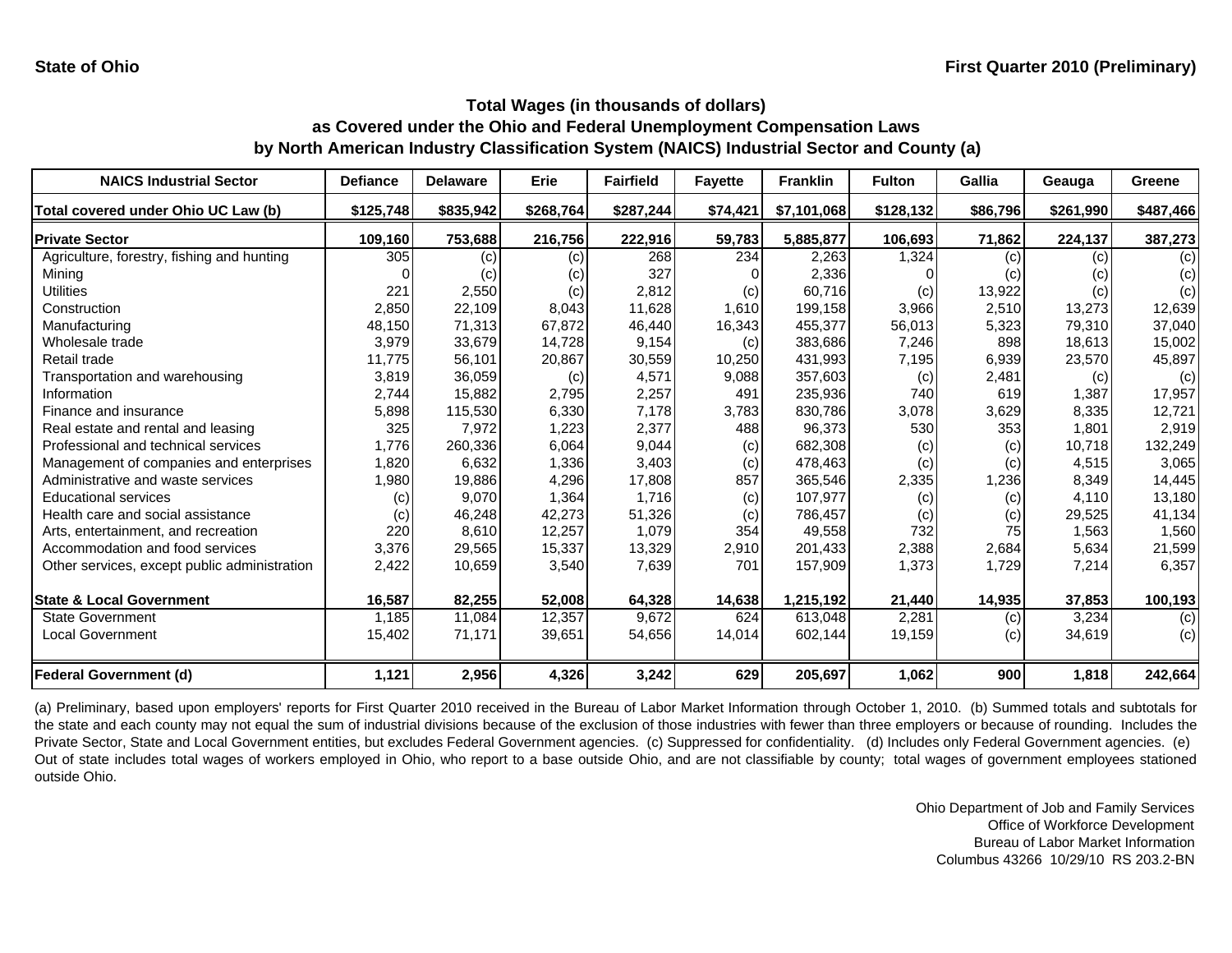| <b>NAICS Industrial Sector</b>               | <b>Guernsey</b>   | <b>Hamilton</b> | <b>Hancock</b> | <b>Hardin</b> | <b>Harrison</b> | <b>Henry</b> | Highland | <b>Hocking</b> | <b>Holmes</b> | <b>Huron</b> |
|----------------------------------------------|-------------------|-----------------|----------------|---------------|-----------------|--------------|----------|----------------|---------------|--------------|
| Total covered under Ohio UC Law (b)          | \$103,102         | \$5,717,572     | \$367,929      | \$56,942      | \$23,302        | \$84,749     | \$71,305 | \$45,153       | \$101,310     | \$154,322    |
| <b>Private Sector</b>                        | 83,167            | 5,225,130       | 336,755        | 46,390        | 18,297          | 67,376       | 50,087   | 27,767         | 88,471        | 132,737      |
| Agriculture, forestry, fishing and hunting   | (c)               | 854             | 270            | 1,031         | 100             | (c)          | 152      | 109            | 1.042         | 1,425        |
| Mining                                       | $\left( c\right)$ | 1,557           | (c)            |               | 5,576           | (c)          | 344      | 928            | 848           |              |
| <b>Utilities</b>                             | 800               | 25,928          | 1,394          | 773           | (c)             | (c)          | 944      | 77             | (c)           | (c)          |
| Construction                                 | 8,071             | 192,065         | (c)            | 619           | 272             | 2,907        | 1,409    | 1,989          | 10.177        | 10,657       |
| Manufacturing                                | 26,619            | 725,253         | 124,050        | 16,337        | 4,085           | 33,775       | 16,466   | 8,137          | 38,507        | 55,277       |
| Wholesale trade                              | 2,629             | 386,553         | 13,389         | 2,972         | 1,459           | (c)          | 1,355    | 655            | 3,968         | (c)          |
| Retail trade                                 | 8,844             | 265,752         | 26,128         | 4,151         | 1,189           | 5,983        | 7,675    | 3,846          | 8,138         | 9,606        |
| Transportation and warehousing               | 2,629             | 91,999          | 19,498         | 1,434         | (c)             | 4,872        | 1,099    | 274            | (c)           | 9,221        |
| Information                                  | 741               | 157,908         | 4,033          | 438           | (c)             | 1,220        | 2,233    | 411            | 594           | 2,277        |
| Finance and insurance                        | 2,171             | 504,276         | 6,169          | 1,672         | 364             | 2,654        | 3,432    | 1,272          | 3,625         | 3,620        |
| Real estate and rental and leasing           | 454               | 66,437          | 2,535          | 328           | 318             | 529          | 354      | 324            | 170           | 653          |
| Professional and technical services          | 3,099             | 540,000         | 13,350         | 714           | 271             | 929          | (c)      | 809            | (c)           | 3,014        |
| Management of companies and enterprises      | 1,002             | 846,891         | 8,811          | O             | (c)             |              | (c)      | $\Omega$       | (c)           | 627          |
| Administrative and waste services            | 1,253             | 214,824         | 11,842         | 337           | (c)             | 446          | 826      | 605            | 5,334         | 965          |
| <b>Educational services</b>                  | 197               | 83,621          | 9,480          | (c)           | (c)             | 268          | (c)      | (c)            | (c)           | (c)          |
| Health care and social assistance            | 16,996            | 819,711         | 37,796         | (c)           | (c)             | 8,033        | (c)      | (c)            | (c)           | (c)          |
| Arts, entertainment, and recreation          | 129               | 70,777          | 609            | 119           | 48              | 60           | 179      | 178            | 104           | 257          |
| Accommodation and food services              | 3,993             | 128,669         | 10,107         | 2,654         | 396             | 1,165        | 1,970    | 2,348          | 2,643         | 3,558        |
| Other services, except public administration | 1,656             | 102,056         | 5,780          | 754           | 228             | 1,325        | 892      | 944            | 1,244         | 2,624        |
| <b>State &amp; Local Government</b>          | 19,936            | 492,441         | 31,174         | 10,552        | 5,004           | 17,373       | 21,218   | 17,386         | 12,839        | 21,585       |
| <b>State Government</b>                      | 6,363             | (c)             | 2,936          | 421           | 443             | 533          | 1,189    | 5,178          | 494           | 986          |
| Local Government                             | 13,573            | (c)             | 28,238         | 10,131        | 4,561           | 16,840       | 20,029   | 12,208         | 12,345        | 20,599       |
| <b>Federal Government (d)</b>                | 1,341             | 152,031         | 2,053          | 796           | 638             | 803          | 1,194    | 490            | 727           | 1,498        |

(a) Preliminary, based upon employers' reports for First Quarter 2010 received in the Bureau of Labor Market Information through October 1, 2010. (b) Summed totals and subtotals for the state and each county may not equal the sum of industrial divisions because of the exclusion of those industries with fewer than three employers or because of rounding. Includes the Private Sector, State and Local Government entities, but excludes Federal Government agencies. (c) Suppressed for confidentiality. (d) Includes only Federal Government agencies. (e) Out of state includes total wages of workers employed in Ohio, who report to <sup>a</sup> base outside Ohio, and are not classifiable by county; total wages of government employees stationed outside Ohio.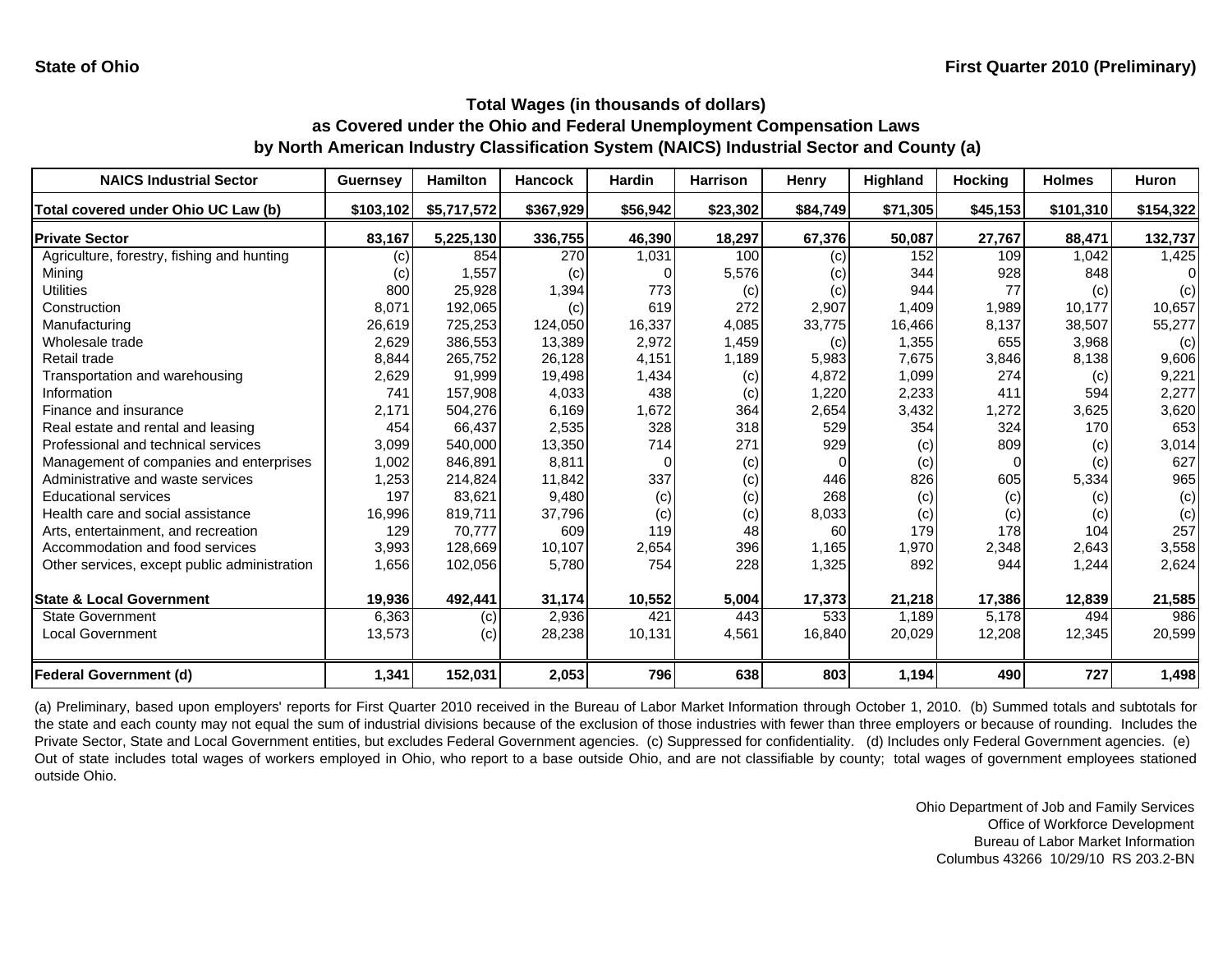| <b>NAICS Industrial Sector</b>               | <b>Jackson</b> | Jefferson | Knox      | Lake      | Lawrence | Licking   | Logan     | Lorain    | Lucas       | <b>Madison</b> |
|----------------------------------------------|----------------|-----------|-----------|-----------|----------|-----------|-----------|-----------|-------------|----------------|
| Total covered under Ohio UC Law (b)          | \$74,345       | \$177,794 | \$151,981 | \$862,913 | \$79,324 | \$413,170 | \$159,465 | \$776,762 | \$1,859,211 | \$110,710      |
| <b>Private Sector</b>                        | 60,577         | 151,972   | 129,678   | 745,732   | 56,243   | 337,320   | 139,306   | 628,973   | 1,555,572   | 77,205         |
| Agriculture, forestry, fishing and hunting   | 461            | (c)       | 242       | 3,352     | (c)      | 1,994     | (c)       | 5,035     | 1.401       | 831            |
| Mining                                       | 2,269          | (c)       | 660       | 3.872     | (c)      | 1.081     | (c)       | 108       | 1.139       |                |
| Utilities                                    | (c)            | 22,274    | 578       | 31,050    | 1,186    | 2,940     | 353       | 6,710     | 11,374      | (c)            |
| Construction                                 | 3,445          | 15,937    | 5,204     | 36,295    | (c)      | 20,580    | 3,919     | 28.846    | 81.262      | 2,544          |
| Manufacturing                                | 24,470         | 17,723    | 55,922    | 292,007   | 5,902    | 67,876    | 72,982    | 214,848   | 287,391     | 25,599         |
| Wholesale trade                              | 1,219          | 5,156     | 3,765     | 48,304    | 1,695    | 15,341    | 4,309     | 28,477    | 75,230      | (c)            |
| Retail trade                                 | 6,916          | 13,631    | 10,697    | 67,010    | 10,660   | 37,446    | 8,219     | 63,945    | 132,874     | 9,630          |
| Transportation and warehousing               | (c)            | 10,337    | 1,017     | 5,557     | 5,467    | 18,329    | 11,423    | 12,434    | 55,943      | 9,516          |
| Information                                  | 567            | 4,274     | 2,582     | 11,440    | 778      | 4,754     | 846       | 6,899     | 28,159      | 515            |
| Finance and insurance                        | 2,183          | 2,931     | 3,300     | 20,414    | 2,037    | 29,404    | 2,356     | 19,658    | 93,254      | 1,252          |
| Real estate and rental and leasing           | 337            | 1,600     | 578       | 5,316     | 310      | 3,096     | 989       | 5.452     | 15,371      | 412            |
| Professional and technical services          | 635            | 2,818     | 2,339     | 34,321    | 1,499    | 25,470    | 4,819     | 24,641    | 106,106     | 7,767          |
| Management of companies and enterprises      | 338            | 675       | 1,133     | 16,590    | 860      | 11,947    | 1,179     | 19,173    | 96,624      | 292            |
| Administrative and waste services            | 2,329          | 5,447     | 2,320     | 25,423    | 2,238    | 12,394    | 5,711     | 26,380    | 64,087      | 2,728          |
| <b>Educational services</b>                  | 96             | (c)       | 12,683    | 10,294    | 208      | 11,306    | 74        | 22,322    | 26,632      | 262            |
| Health care and social assistance            | 10,651         | (c)       | 19,985    | 89,327    | 13,035   | 49,575    | 14,231    | 104,962   | 379,472     | 9,059          |
| Arts, entertainment, and recreation          | 67             | 265       | 365       | 3,618     | 72       | 2,170     | 1,268     | 2,329     | 10,509      | 102            |
| Accommodation and food services              | 2,273          | 4,293     | 3,874     | 24,350    | 3,136    | 14,605    | 2,792     | 21,066    | 53,858      | 2,261          |
| Other services, except public administration | 990            | 2,695     | 2,434     | 17,192    | 1,630    | 7,013     | 3,099     | 15,689    | 34,884      | 594            |
| <b>State &amp; Local Government</b>          | 13,767         | 25,822    | 22,303    | 117,181   | 23,081   | 75,849    | 20,159    | 147,788   | 303,639     | 33,505         |
| <b>State Government</b>                      | 2,393          | 1,253     | (c)       | 1,378     | 2,797    | 12,257    | 946       | 16,083    | 104,594     | 16,517         |
| Local Government                             | 11,374         | 24,569    | (c)       | 115,803   | 20,284   | 63,592    | 19,213    | 131,705   | 199,045     | 16,988         |
| <b>Federal Government (d)</b>                | 793            | 2,909     | 1,163     | 6,641     | 1,480    | 6,891     | 1,779     | 26,083    | 27,381      | 904            |

(a) Preliminary, based upon employers' reports for First Quarter 2010 received in the Bureau of Labor Market Information through October 1, 2010. (b) Summed totals and subtotals for the state and each county may not equal the sum of industrial divisions because of the exclusion of those industries with fewer than three employers or because of rounding. Includes the Private Sector, State and Local Government entities, but excludes Federal Government agencies. (c) Suppressed for confidentiality. (d) Includes only Federal Government agencies. (e) Out of state includes total wages of workers employed in Ohio, who report to <sup>a</sup> base outside Ohio, and are not classifiable by county; total wages of government employees stationed outside Ohio.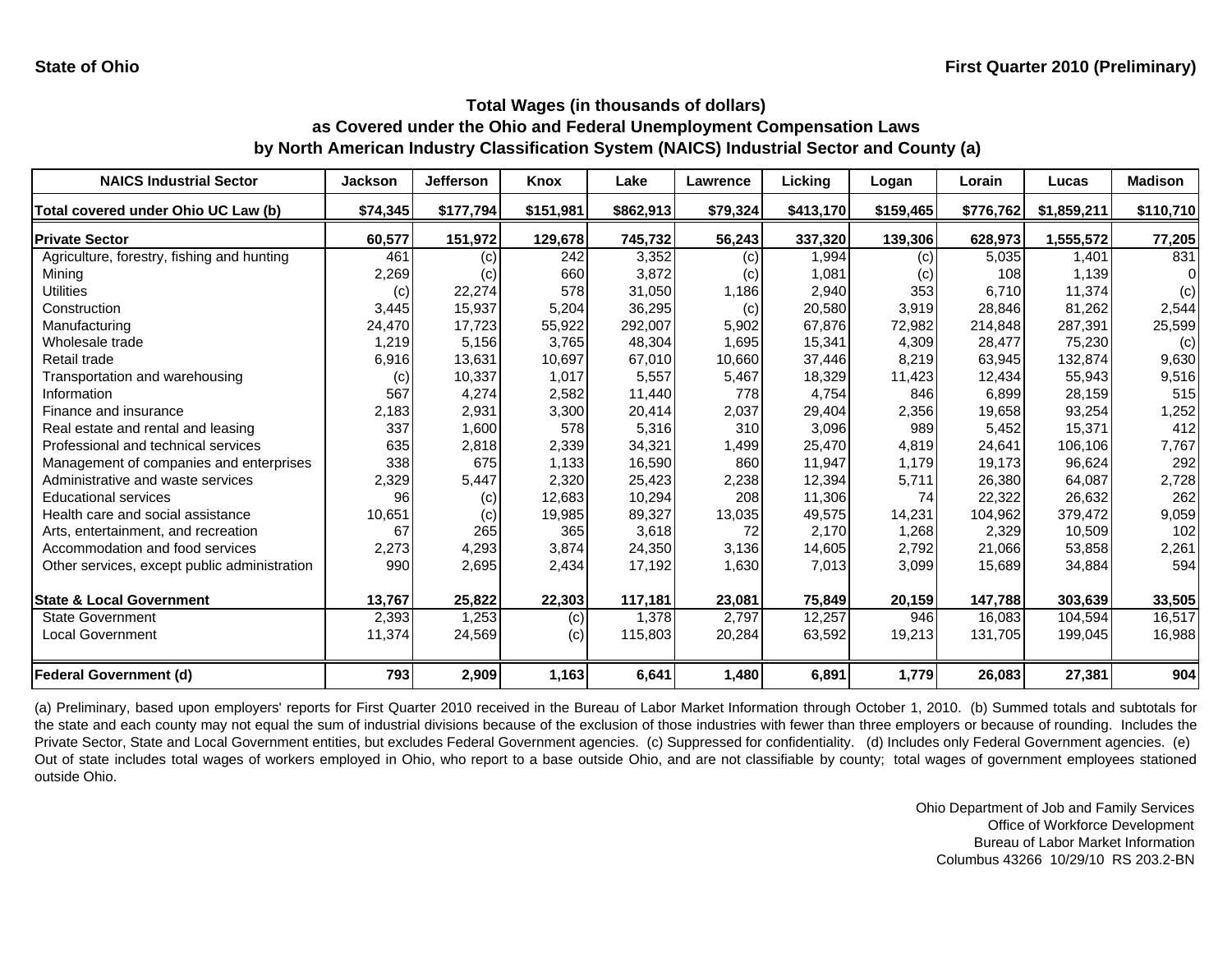| <b>NAICS Industrial Sector</b>               | <b>Mahoning</b> | <b>Marion</b> | <b>Medina</b> | <b>Meigs</b> | <b>Mercer</b> | <b>Miami</b> | <b>Monroe</b> | <b>Montgomery</b> | <b>Morgan</b> | <b>Morrow</b> |
|----------------------------------------------|-----------------|---------------|---------------|--------------|---------------|--------------|---------------|-------------------|---------------|---------------|
| Total covered under Ohio UC Law (b)          | \$718,305       | \$204,277     | \$469,410     | \$22,230     | \$118,162     | \$301,889    | \$28,158      | \$2,242,468       | \$15,059      | \$32,603      |
| <b>Private Sector</b>                        | 590,603         | 160,828       | 400,042       | 14,829       | 95,981        | 256,706      | 22,955        | 1,943,421         | 10,305        | 19,823        |
| Agriculture, forestry, fishing and hunting   | 782             | (c)           | 690           | (c)          | (c)           | 368          | (c)           | (c)               | (c)           | 162           |
| Mining                                       | 3,144           | (c)           | 287           | (c)          | (c)           | 281          | 255           | (c)               | (c)           | 94            |
| Utilities                                    | 6,774           | 1,893         | (c)           | (c)          | (c)           | (c)          | 553           | 19,884            | (c)           | (c)           |
| Construction                                 | 34,382          | 3,024         | 26,343        | 1,526        | 6,689         | 11,755       | 489           | 75,699            | 297           | 852           |
| Manufacturing                                | 82,725          | 60,986        | 88,075        | 730          | 38,430        | 101,118      | (c)           | 273,624           | 4,288         | 7,550         |
| Wholesale trade                              | 50,877          | 7,395         | (c)           | 437          | (c)           | 20,944       | 594           | 99,441            | 665           | 658           |
| Retail trade                                 | 63,637          | 13,873        | 42,568        | 2,315        | 9,882         | 23,867       | 1,298         | 127,708           | 1,109         | 2,946         |
| Transportation and warehousing               | 26,341          | 5,002         | 23,419        | (c)          | 7,382         | (c)          | 1,552         | 60,171            | (c)           | (c)           |
| Information                                  | 11,896          | 8,160         | 3,731         | (c)          | 1,144         | 1,833        | 193           | 136,472           | 203           | 387           |
| Finance and insurance                        | 33,495          | 4,970         | 12,513        | 898          | 5,726         | 8,183        | (c)           | 140,328           | 560           | 670           |
| Real estate and rental and leasing           | 6,265           | 1,333         | 3,557         | 34           | 508           | 2,385        | (c)           | 24,768            | 16            | 159           |
| Professional and technical services          | 32,036          | 2,589         | 20,720        | (c)          | 2,765         | (c)          | 242           | 172,513           | (c)           | 505           |
| Management of companies and enterprises      | 10,210          | 1,529         | 48,168        | (c)          | 243           | (c)          | $\Omega$      | 103,950           | (c)           | (c)           |
| Administrative and waste services            | 46,325          | 3,557         | 26,531        | 527          | 1,278         | 6,930        | 170           | 79,379            | 187           | (c)           |
| <b>Educational services</b>                  | 8,014           | 422           | 1,710         | (c)          | (c)           | 838          | (c)           | 63,329            | (c)           | (c)           |
| Health care and social assistance            | 131,028         | 37,307        | 47,693        | (c)          | (c)           | 34,375       | (c)           | 447,025           | (c)           | (c)           |
| Arts, entertainment, and recreation          | 1,717           | 465           | 2,336         | (c)          | 270           | 601          | (c)           | 10.041            | (c)           | 85            |
| Accommodation and food services              | 25,668          | 4,844         | 13,351        | (c)          | 2,414         | 10,079       | (c)           | 65,289            | (c)           | 787           |
| Other services, except public administration | 15,285          | 2,730         | 7,716         | (c)          | 2,272         | 5,234        | 473           | 42,747            | 145           | 619           |
| <b>State &amp; Local Government</b>          | 127,702         | 43,449        | 69,368        | 7,400        | 22,181        | 45,183       | 5,203         | 299,047           | 4,754         | 12,781        |
| <b>State Government</b>                      | 41,830          | 15,302        | 1,596         | 431          | 1,374         | 2.174        | 400           | 23,805            | 619           | 1,033         |
| <b>Local Government</b>                      | 85,872          | 28,147        | 67,772        | 6,969        | 20,807        | 43,009       | 4,803         | 275,242           | 4,135         | 11,748        |
| <b>Federal Government (d)</b>                | 19,035          | 1,594         | 3,954         | 787          | 1,071         | 2,448        | 595           | 64,313            | 510           | 534           |

(a) Preliminary, based upon employers' reports for First Quarter 2010 received in the Bureau of Labor Market Information through October 1, 2010. (b) Summed totals and subtotals for the state and each county may not equal the sum of industrial divisions because of the exclusion of those industries with fewer than three employers or because of rounding. Includes the Private Sector, State and Local Government entities, but excludes Federal Government agencies. (c) Suppressed for confidentiality. (d) Includes only Federal Government agencies. (e) Out of state includes total wages of workers employed in Ohio, who report to <sup>a</sup> base outside Ohio, and are not classifiable by county; total wages of government employees stationed outside Ohio.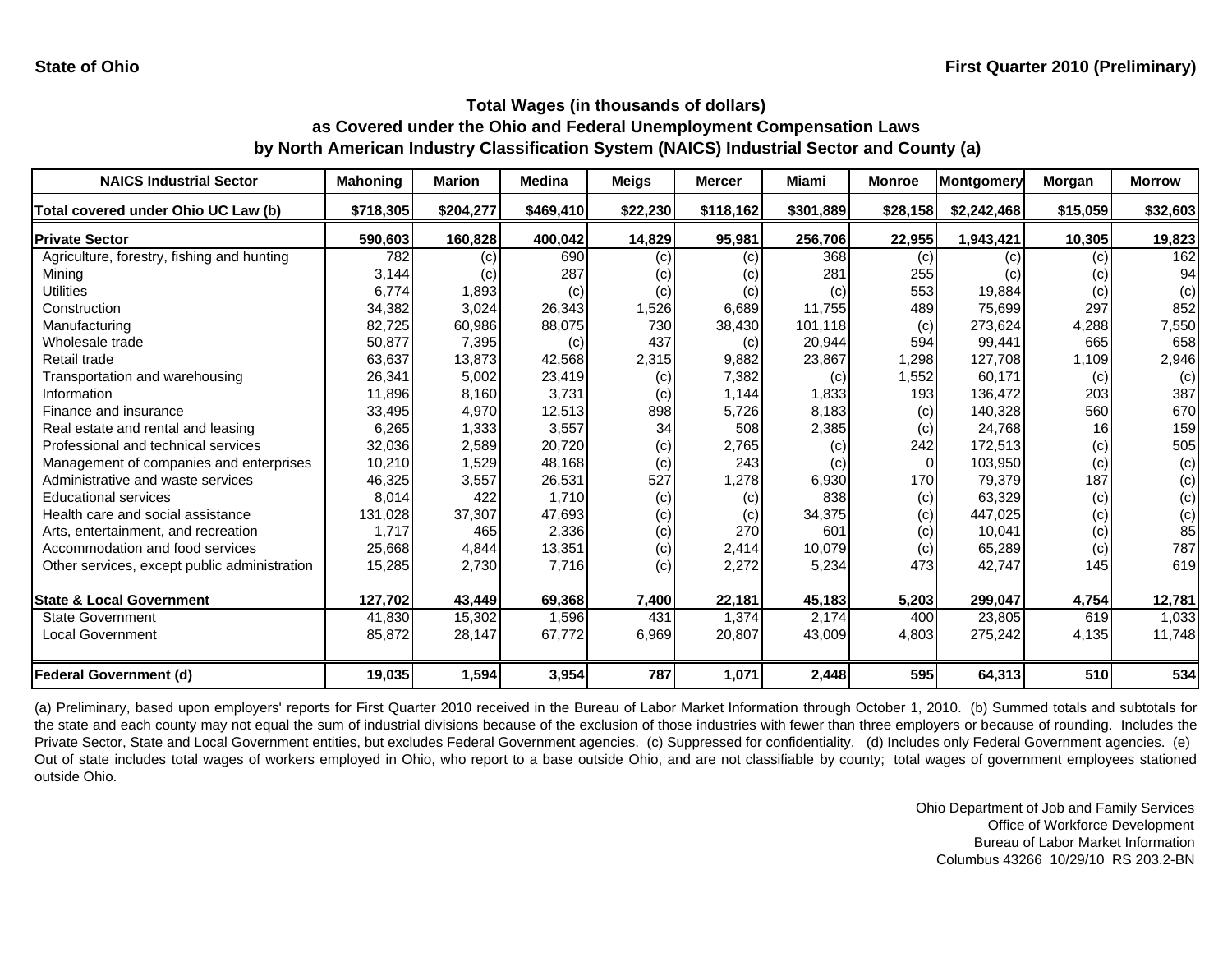| <b>NAICS Industrial Sector</b>               | <b>Muskingum</b> | <b>Noble</b> | <b>Ottawa</b> | <b>Paulding</b> | Perry    | Pickaway  | <b>Pike</b> | Portage   | <b>Preble</b> | Putnam   |
|----------------------------------------------|------------------|--------------|---------------|-----------------|----------|-----------|-------------|-----------|---------------|----------|
| Total covered under Ohio UC Law (b)          | \$230,703        | \$19,173     | \$107,613     | \$32,478        | \$41,079 | \$121,865 | \$91,023    | \$423,177 | \$75,977      | \$70,787 |
| <b>Private Sector</b>                        | 190,389          | 10,774       | 88,434        | 24,301          | 27,738   | 78,689    | 78,860      | 292,192   | 61,599        | 57,367   |
| Agriculture, forestry, fishing and hunting   | 103              | (c)          | (c)           | (c)             | 108      | (c)       | (c)         | 703       | 660           | (c)      |
| Mining                                       | 3,308            | (c)          | (c)           | (c)             | 1,816    | (c)       | (c)         | 4,895     | 202           | (c)      |
| Utilities                                    | 3,684            | 103          | (c)           | (c)             | 593      | 1,130     | (c)         | (c)       | (c)           | (c)      |
| Construction                                 | 4,803            | 434          | 2,894         | 825             | 6,420    | 5,028     | 7,680       | 12,579    | 2,366         | 4,995    |
| Manufacturing                                | 36,729           | 2,145        | 24,843        | 9,800           | 5,937    | 30,925    | 37,125      | 105,913   | 34,282        | 24,620   |
| Wholesale trade                              | 10,218           | 639          | 1,748         | 1,247           | 628      | 4,715     | (c)         | 30,461    | 2,455         | (c)      |
| Retail trade                                 | 23,792           | 1,200        | 6,920         | 1,880           | 2,643    | 7,611     | 4,676       | 28,866    | 6,185         | 5,098    |
| Transportation and warehousing               | 7,308            | 482          | (c)           | (c)             | 329      | 1,531     | 740         | (c)       | (c)           | 2,410    |
| Information                                  | 4,161            | (c)          | 693           | 135             | 366      | 522       | 297         | 2,591     | 187           | 616      |
| Finance and insurance                        | 8,305            | (c)          | 2,756         | 764             | 1,212    | 2,416     | 1,697       | 7,249     | 1,743         | 2,952    |
| Real estate and rental and leasing           | 1,752            | (c)          | 841           | 108             | 37       | 440       | 199         | 3,795     | 321           | 145      |
| Professional and technical services          | 5,432            | 310          | 1,397         | 249             | 704      | (c)       | 2,391       | 14,720    | (c)           | 2,444    |
| Management of companies and enterprises      | 719              | (c)          | (c)           | $\Omega$        | 250      | (c)       | O           | 11,612    | (c)           | $\Omega$ |
| Administrative and waste services            | 4,393            | (c)          | (c)           | 322             | 357      | 2,530     | 9,351       | 7,954     | 508           | 1,973    |
| <b>Educational services</b>                  | 4,723            |              | (c)           | (c)             | (c)      | 34        | (c)         | 5,021     | (c)           | 480      |
| Health care and social assistance            | 55,210           | 2,048        | (c)           | (c)             | (c)      | 12,923    | (c)         | 25,036    | (c)           | 5,783    |
| Arts, entertainment, and recreation          | 845              | (c)          | 2,273         | 40              | 61       | 420       | 60          | 1,922     | 98            | 251      |
| Accommodation and food services              | 9,143            | (c)          | 2,996         | 378             | 783      | 2,970     | 1,329       | 12,400    | 2,060         | 1,295    |
| Other services, except public administration | 5,762            | (c)          | 1,579         | 442             | 680      | 944       | 780         | 6,665     | 1,121         | 1,251    |
| <b>State &amp; Local Government</b>          | 40,313           | 8,398        | 19,180        | 8,177           | 13,341   | 43,176    | 12,164      | 130,985   | 14,377        | 13,420   |
| <b>State Government</b>                      | 3,532            | (c)          | 2.773         | 367             | 557      | 19.100    | 1,037       | (c)       | 904           | 762      |
| <b>Local Government</b>                      | 36,781           | (c)          | 16,407        | 7,810           | 12,784   | 24,076    | 11,127      | (c)       | 13,473        | 12,658   |
| <b>Federal Government (d)</b>                | 3,276            | 268          | 2,327         | 487             | 627      | 1,050     | 1,023       | 3,683     | 861           | 791      |

(a) Preliminary, based upon employers' reports for First Quarter 2010 received in the Bureau of Labor Market Information through October 1, 2010. (b) Summed totals and subtotals for the state and each county may not equal the sum of industrial divisions because of the exclusion of those industries with fewer than three employers or because of rounding. Includes the Private Sector, State and Local Government entities, but excludes Federal Government agencies. (c) Suppressed for confidentiality. (d) Includes only Federal Government agencies. (e) Out of state includes total wages of workers employed in Ohio, who report to <sup>a</sup> base outside Ohio, and are not classifiable by county; total wages of government employees stationed outside Ohio.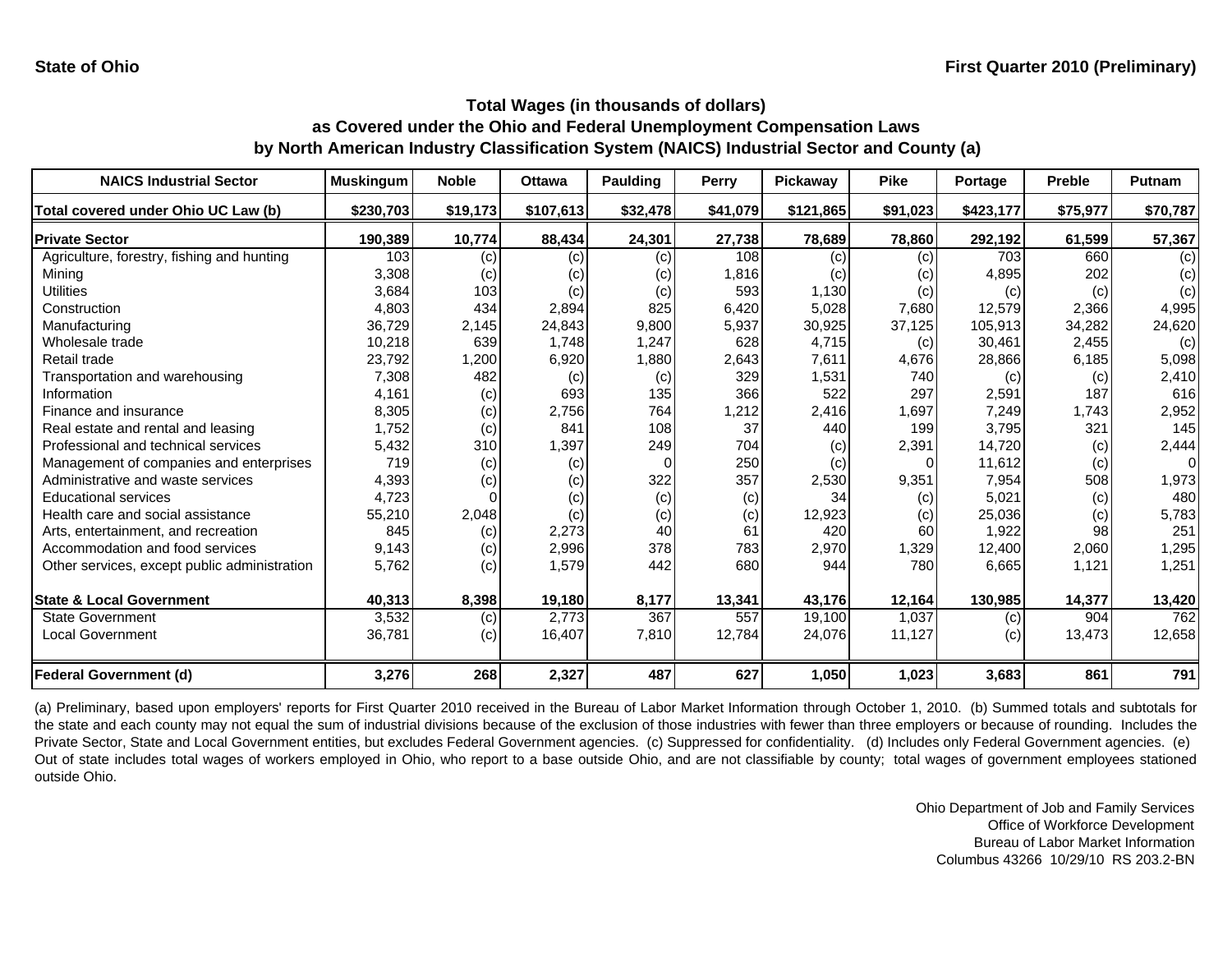| <b>NAICS Industrial Sector</b>               | <b>Richland</b> | <b>Ross</b> | <b>Sandusky</b> | <b>Scioto</b> | <b>Seneca</b> | <b>Shelby</b> | <b>Stark</b> | <b>Summit</b> | <b>Trumbull</b> | <b>Tuscarawas</b> |
|----------------------------------------------|-----------------|-------------|-----------------|---------------|---------------|---------------|--------------|---------------|-----------------|-------------------|
| Total covered under Ohio UC Law (b)          | \$381,402       | \$207,976   | \$191,990       | \$170,818     | \$132,581     | \$231,622     | \$1,192,319  | \$2,622,273   | \$549,067       | \$230,229         |
| <b>Private Sector</b>                        | 308,867         | 158,978     | 164,803         | 120,226       | 107,523       | 208,066       | 1,017,635    | 2,311,811     | 459,283         | 190,440           |
| Agriculture, forestry, fishing and hunting   | 313             | 246         | 601             | 168           | 501           | (c)           | 991          | 795           | 346             | 677               |
| Mining                                       | 153             | 132         | 282             | 17            | 962           | (c)           | 2,188        | 1,022         | 272             | 5,943             |
| Utilities                                    | (c)             | 2,844       | 1,404           | 1,536         | 1,660         | (c)           | 8,817        | 30,275        | 3,075           | 1,126             |
| Construction                                 | 13,696          | 3,869       | 5,667           | 4,592         | 7,278         | 10,400        | 46,990       | 94,562        | 17,536          | 9,316             |
| Manufacturing                                | 94,178          | 48,108      | 82,686          | 16,035        | 33,560        | 124,049       | 266,798      | 364,538       | 156.054         | 62,646            |
| Wholesale trade                              | 16,260          | 4,394       | 4,898           | 1,911         | 5,340         | 13,838        | 59,382       | 174,658       | 19,360          | 10,313            |
| Retail trade                                 | 34,960          | 19,753      | 13,921          | 15,821        | 10,652        | 10,018        | 100,449      | 173,732       | 50,901          | 20,488            |
| Transportation and warehousing               | (c)             | 3,750       | 3,987           | 3,444         | 4,768         | (c)           | 20,448       | 87,065        | 19,250          | 6,303             |
| Information                                  | 12,286          | 3,971       | 1,078           | 1,865         | 1,373         | 2,455         | 17.103       | 47,277        | 6,819           | 2,174             |
| Finance and insurance                        | 11,321          | 4,245       | 4,070           | 4,476         | 4,783         | 3,357         | 65,401       | 127,195       | 13,356          | 6,676             |
| Real estate and rental and leasing           | 2,039           | 696         | 2,481           | 1,339         | 366           | 812           | 8,629        | 19,478        | 6,325           | 1,586             |
| Professional and technical services          | 9,266           | 3,047       | 3,041           | 7,341         | 2,315         | 4,412         | 39,681       | 174,155       | 12,084          | 6,960             |
| Management of companies and enterprises      | 2,240           | 2,968       | 2,542           | 459           | 2,801         |               | 22,238       | 385,604       | 12,555          | 1,449             |
| Administrative and waste services            | 17,393          | 5,218       | 3,692           | 1,383         | 1,935         | 6,003         | 43,580       | 101.785       | 19,846          | 7,437             |
| <b>Educational services</b>                  | 2,333           | 805         | (c)             | 1,320         | 7,674         | (c)           | 20,216       | 24,798        | 2,986           | 842               |
| Health care and social assistance            | 61,653          | 45,292      | (c)             | 49,229        | 15,484        | (c)           | 222,372      | 385,756       | 91,265          | 33,179            |
| Arts, entertainment, and recreation          | 1,625           | 430         | 699             | 247           | 319           | 178           | 4,957        | 11,349        | 1,521           | 668               |
| Accommodation and food services              | 12,248          | 7,003       | 5,132           | 6,314         | 3,254         | 3,359         | 40,251       | 61,291        | 16.859          | 7,718             |
| Other services, except public administration | 6,135           | 2,205       | 3,451           | 2,729         | 2,497         | 2,710         | 27,145       | 46,477        | 8,875           | 4,939             |
| <b>State &amp; Local Government</b>          | 72,535          | 48,998      | 27,188          | 50,592        | 25,058        | 23,556        | 174,684      | 310,461       | 89,783          | 39,790            |
| <b>State Government</b>                      | 19,747          | 20,436      | 1,493           | 22,358        | 5,695         | 3,579         | 21.281       | 69,133        | 11,838          | 6,512             |
| <b>Local Government</b>                      | 52,788          | 28,562      | 25,695          | 28,234        | 19,363        | 19,977        | 153,403      | 241,328       | 77,945          | 33,278            |
| <b>Federal Government (d)</b>                | 8,858           | 26,183      | 1,336           | 2,175         | 1,407         | 964           | 15,325       | 28,434        | 6,320           | 2,677             |

(a) Preliminary, based upon employers' reports for First Quarter 2010 received in the Bureau of Labor Market Information through October 1, 2010. (b) Summed totals and subtotals for the state and each county may not equal the sum of industrial divisions because of the exclusion of those industries with fewer than three employers or because of rounding. Includes the Private Sector, State and Local Government entities, but excludes Federal Government agencies. (c) Suppressed for confidentiality. (d) Includes only Federal Government agencies. (e) Out of state includes total wages of workers employed in Ohio, who report to <sup>a</sup> base outside Ohio, and are not classifiable by county; total wages of government employees stationed outside Ohio.